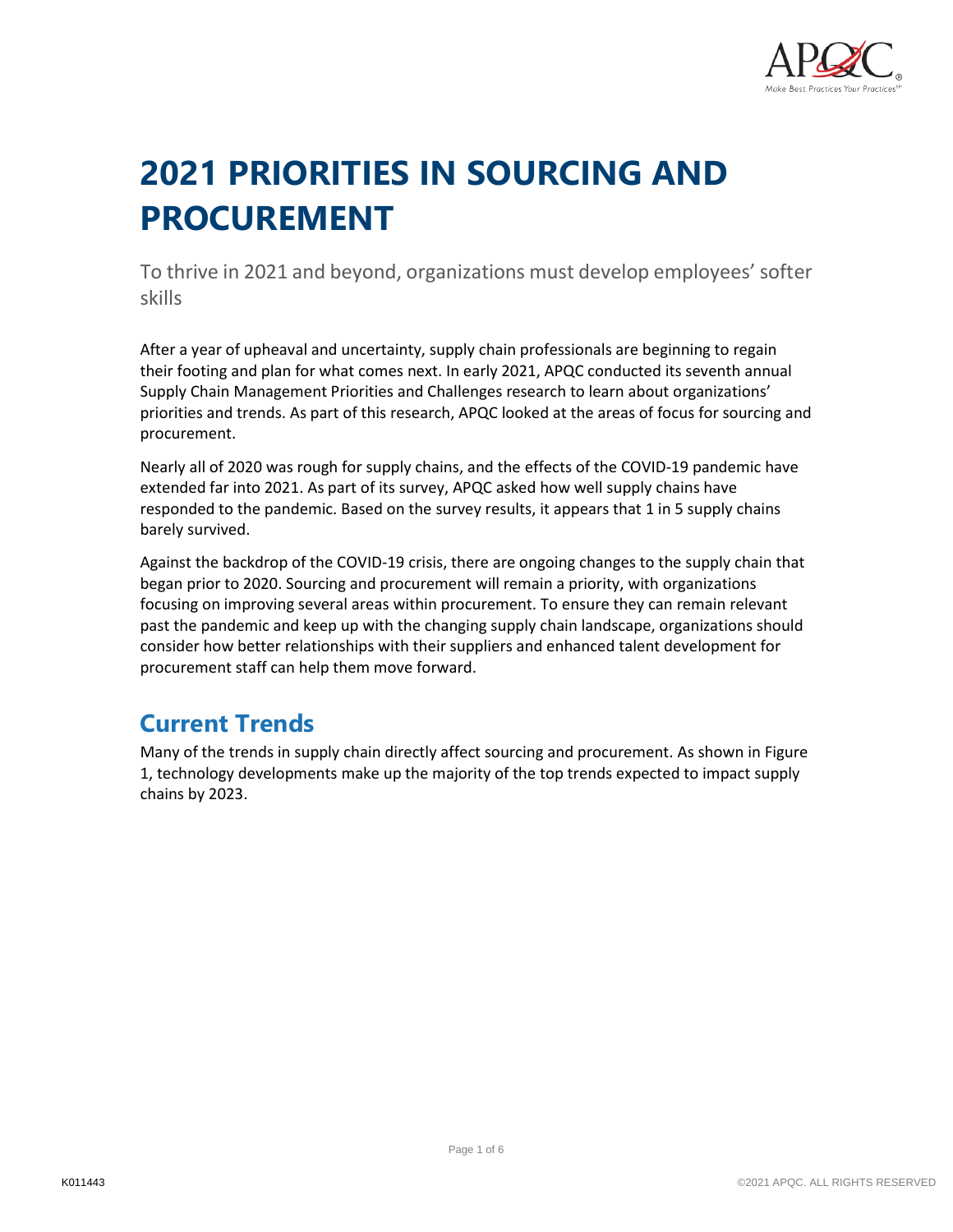

#### **Top Trends Anticipated to Impact Supply Chains by 2023**

The top trend is robotic process automation (or RPA). Organizations stand to benefit from RPA because it enables them to automate repetitive tasks that do not require human oversight. In fact, removing human involvement in transactional work reduces the potential for errors. This technology creates opportunities for procurement staff to take on more valuable work.

Having more time for strategic tasks will enable organizations to increase focus on environmental, social, and corporate governance (ESG) factors, which make up the second trend anticipated to impact supply chains. ESG factors will prompt organizations to more closely evaluate how they perform as stewards of the environment, how they manage relationships with employees and their community, and how their suppliers perform in these areas. Sourcing staff will also be able to more carefully consider these factors as they identify and evaluate potential new suppliers and monitor existing suppliers.

The growth of blockchain also looks to make a significant impact on the supply chain in the near future. It can enable traceability and visibility within the supply chain, which can support an organization's sustainability efforts. This further emphasizes the need for staff to create strategic, close relationships with strategic suppliers, as it can affect supplier contracts and how they are constructed.

At this time of great change, many supply chain professionals find it challenging to improve their processes. In fact, 42 percent of those surveyed by APQC consider too much change to be an obstacle for their organizations. Close behind is a lack of support for collaboration, which is considered an obstacle by 40 percent of those surveyed.

The good news is that 68 percent of respondents indicate they have modified their supply chain strategy to address current challenges. These organizations know that remaining flexible during times of uncertainty is essential to both their survival and success. Even when performance is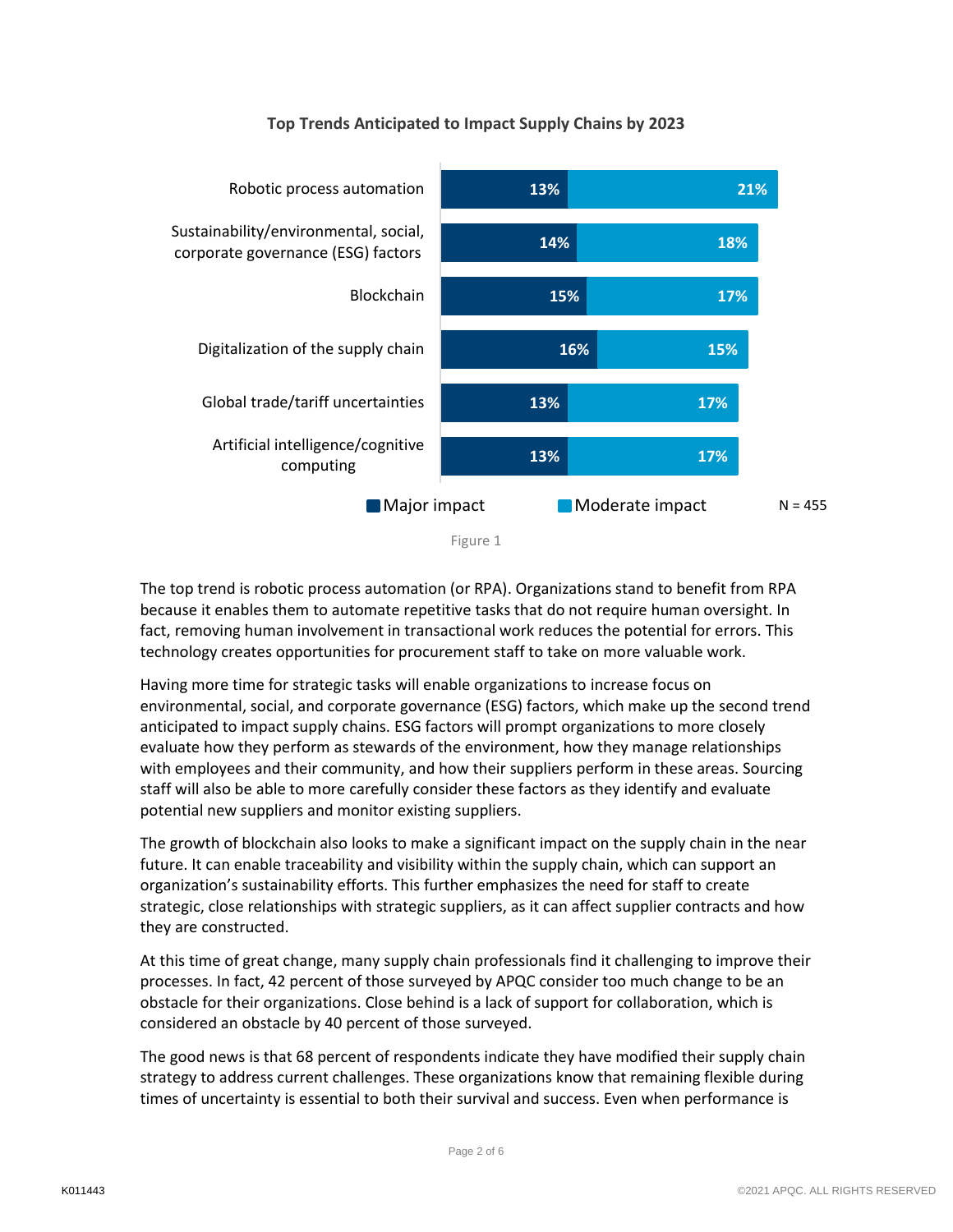poor, organizations should still track performance data. This enables them to evaluate practices and their associated results over the longer term to spur reflection and ultimately improvement.

### **Areas of Focus**

As shown in Figure 2, sourcing and procurement is one of the top areas of focus in 2021 for supply chain organizations. Across all industries, supply chain planning is the only area rated higher. For some industries, such as aerospace, automotive, consumer products/packaged goods, financial services/banking, and petroleum/chemical, procurement is the top supply chain area of focus for the year.



**Supply Chain Areas of Focus for 2021 (Cross-Industry)**

These results indicate that finding the right suppliers is of strategic importance to organizations in 2021. The immediate effects of the pandemic on the supply chain and events such as the disruption in the Suez Canal serve as stark reminders that organizations should be mindful of the geographic locations and companies from which they source.

Within sourcing and procurement, organizations are focusing this year on core responsibilities. As shown in Figure 3, supplier relationship management, purchasing, and procure-to-pay are the top three areas of focus.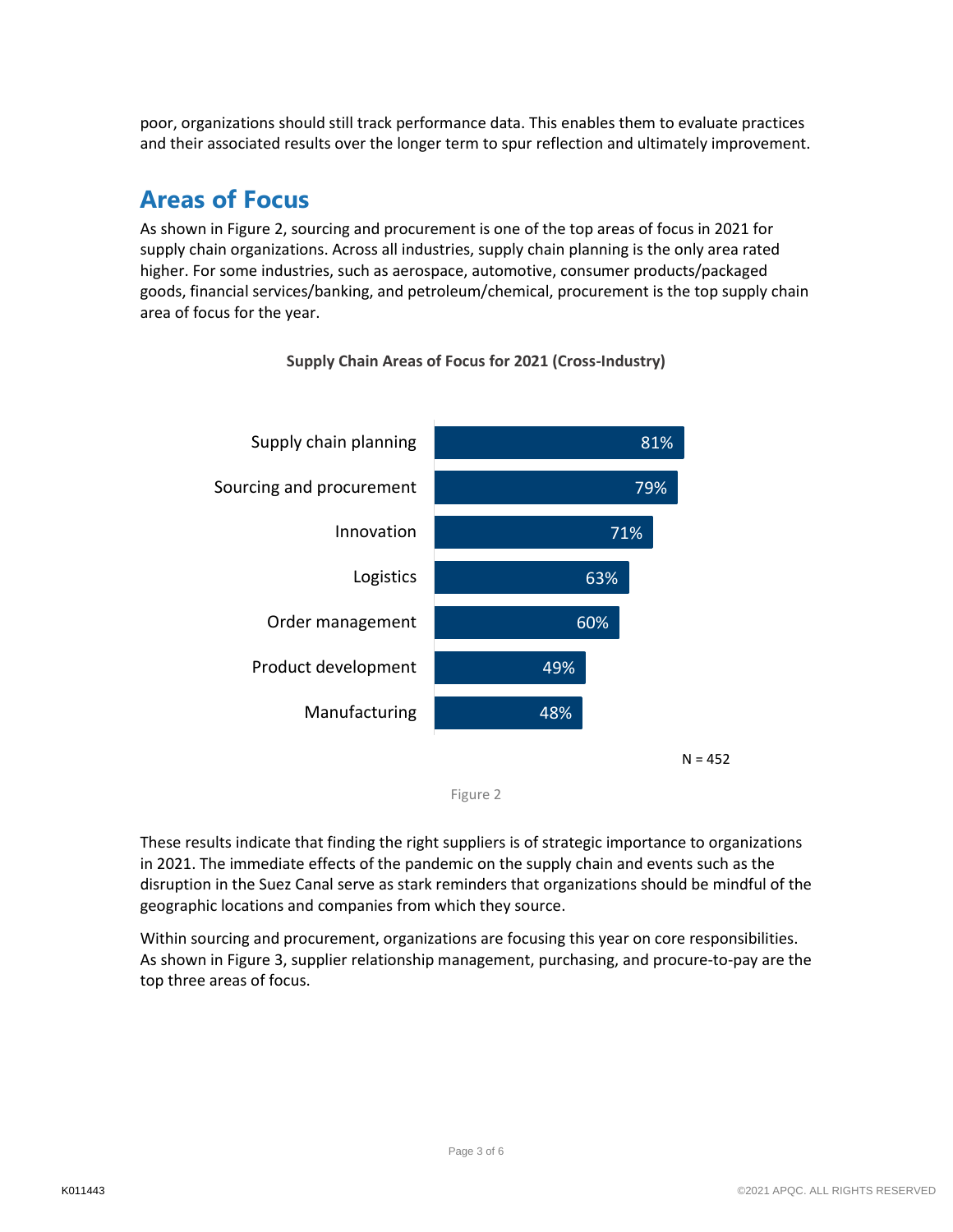#### **Sourcing/Procurement Areas of Focus for 2021**





These results are a shift from the previous year. Going into 2020, the top procurement area of focus was automation and digitization. This year, it has fallen to fourth on the list. The pandemic has reinforced the importance of suppliers to organizations' success, and realigned focus areas in the process.

The re-emergence of supplier relationship management and procure-to-pay as top areas of focus indicates that organizations are looking at collaboration opportunities to improve their positions. New approaches to supplier relationship management affect the entire procurement process by creating long-term, mutually beneficial partnerships. Streamlining the end-to-end procure-to-pay process helps overcome internal resistance to collaboration by showing the benefits of cross-functional alignment.

### **2021 PRIORITIES**

As with their areas of focus, organizations' 2021 priorities for sourcing and procurement have shifted since last year. Supply chain professionals indicate in APQC's research that their top five sourcing and procurement priorities for 2021 are as follows:

- 1. Implement methods to reduce supplier costs
- 2. Standardize processes
- 3. Focus on sustainable sourcing
- 4. Identify and implement best practices
- 5. Improve collaboration and communication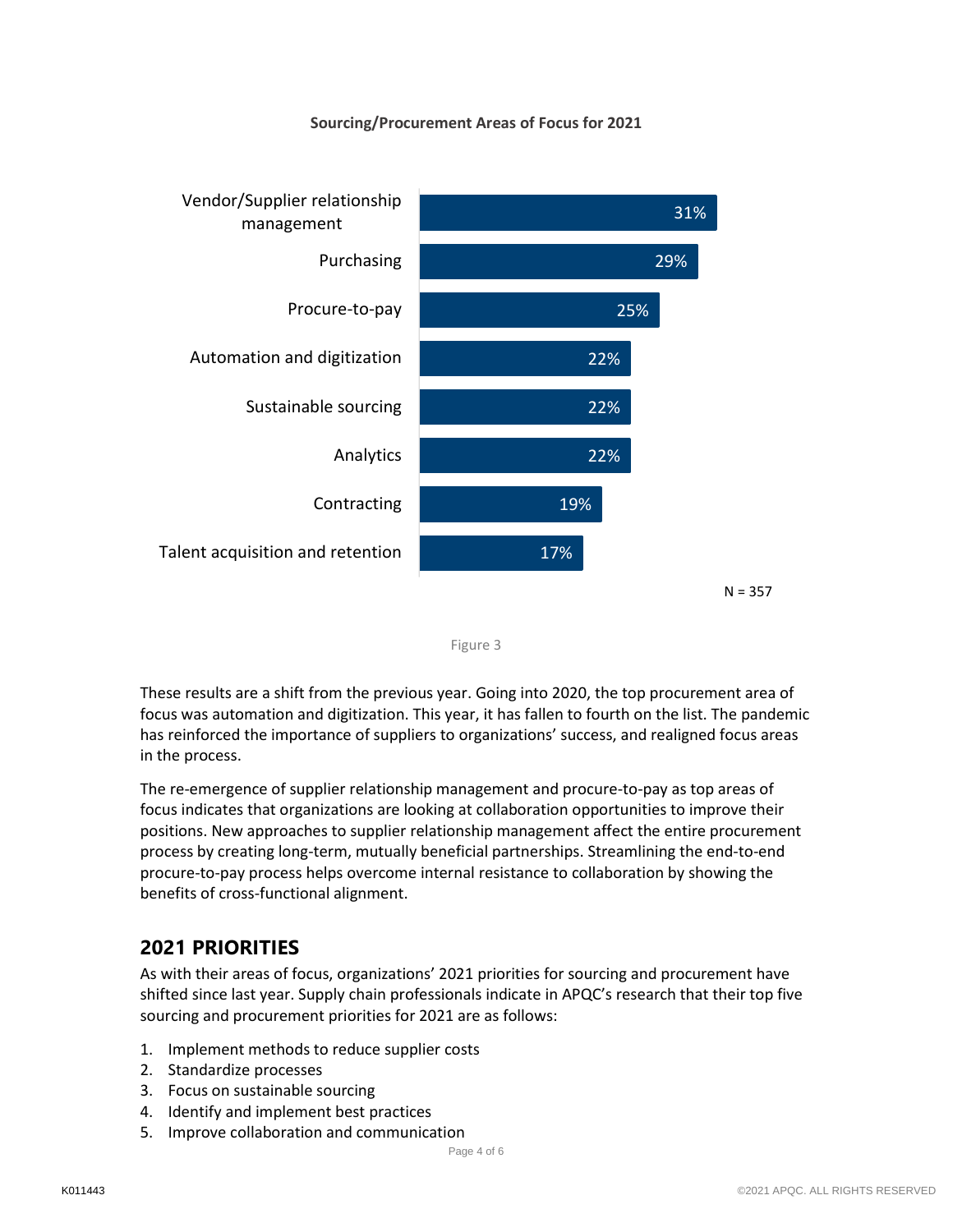In 2020, the top priority for sourcing and procurement was to standardize processes. The greater emphasis on reducing supplier costs again reflects the impact of the pandemic on supply chains. Organizations are looking at new approaches to sourcing that can be cost efficient and prevent disruptions that impact the business. They also are prioritizing sustainability more than in the past. In 2020, sustainable sourcing was not named as a priority, and now it is among the top three.

Collaboration continues to be a theme for procurement in 2021, with it being in the top five priorities. It is key to implementing effective supplier relationship management. The crises of the last year have shown that organizations must work closely with their key suppliers to mitigate risk and quickly address unexpected situations that arise. Through collaboration and stronger relationships, they can identify weaknesses and create solutions that are mutually beneficial. Encouraging collaboration within the organization can also help make the business more resilient.

Although the reduction of supplier costs is a top priority for organizations, they should take care in their approach. The constraints of the current business environment make it tempting for organizations to take drastic steps to reduce costs, but they should not sacrifice relationships and collaboration with key suppliers. Strategic relationships can provide valuable support during periods of uncertainty.

## **Use Talent Development to Achieve Goals**

Sourcing and procurement make up a key supply chain area of focus and a top priority for organizations. The impact suppliers can have on the business plays an important role in how organizations are approaching this year. They understand that strategic collaboration with key suppliers can position them for success.

This focus indicates a needed shift in strategic supplier relationship management for many organizations. Rather than using their position to push for the lowest cost, organizations must focus on mutually beneficial objectives. This enables both the organization and its strategic suppliers to develop pricing models that benefit the relationship. Creating and maintaining these kinds of relationships requires that procurement staff no longer view suppliers as a risk to mitigate or as the source of a purely transactional relationship.

As the needs of organizations shift, the skills required of procurement staff are also shifting. It is not common for employees to already have all the softer skills needed for the development and maintenance of strategic supplier relationships. Procurement and sourcing not only need strong communication skills, but also business ethics, stakeholder management, relationship building, and leadership skills. In the absence of a steady source of professionals with these skills, organizations must provide development opportunities to their talent. APQC's research on talent development in sourcing and procurement shows that there are still large gaps when it comes to these opportunities.

Procurement professionals have access to certifications, university programs, and online development courses, and although these are helpful, they do not provide valuable on-the-job experience. The solution is that organizations should not rely on one method for developing the skills in their employees. They should look to employ a combination of traditional training programs, mentoring with more experienced staff, and on-the-job experiences to develop the skills needed for procurement's more strategic tasks. It is by developing the softer social and